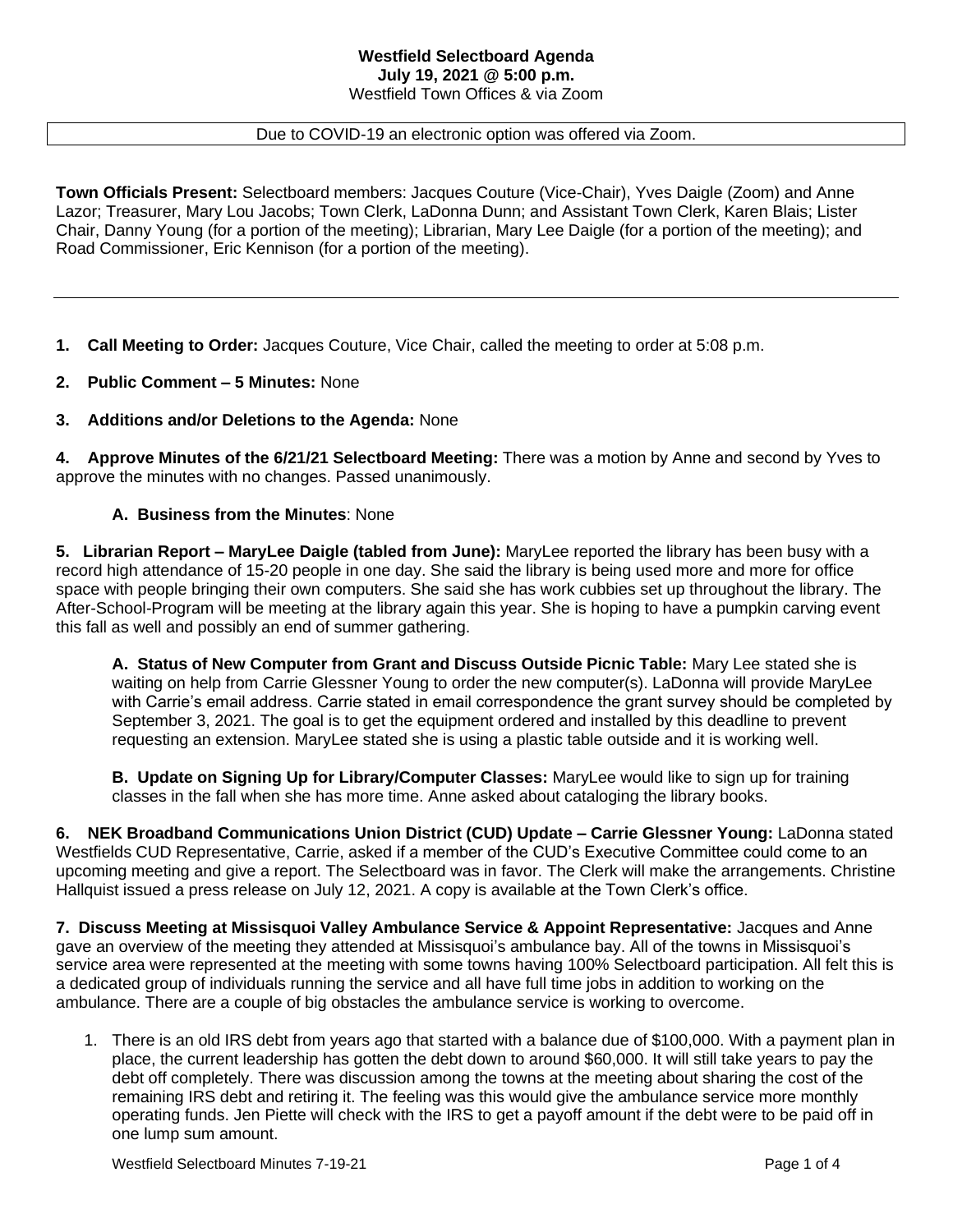- 2. Due to the IRS lien, Missisquoi Valley Ambulance Service lost their nonprofit 501(c)3 status.
- 3. Within a year, a new ambulance will need to be purchased with a cost of approximately \$310,000. Without nonprofit status, most grants aren't available for the purchase of a new ambulance.

All of the towns felt it is worth trying to keep this organization functioning. Jacques reminded the group that Roger Gosselin volunteered to be Westfields representative. There was a motion by Anne and second by Yves to appoint Roger Gosselin to be Westfields representative to the newly forming board. Motion passed unanimously. The next meeting will be August  $30<sup>th</sup>$  at the ambulance bay. The Clerk will call and extend the invitation for Roger to be Westfields representative.

There was discussion among the Selectboard about using a portion of the ARPA funds to help retire Westfield's portion of the IRS debt, if the towns decided to move in this direction. The Clerk will check with VLCT to see if this would be an acceptable use of the ARPA funds.

## **8. Roads – Eric Kennison, Road Commissioner:**

**A. Trim Trees on Common:** Eric said people have been complaining they can't see around the trees on the Common when pulling out on to Route 100. Jacques suggested trimming after the leaves are gone. Yves and Anne agreed.

**B. Request from Dianne Laplante to add 'Slow - Blind Spot Ahead' Signs to 'Taft Brook Road Closed' Signs:** LaDonna explained Dianne called requesting signs be placed below the current Taft Brook Road Closed signs alerting drivers there is a blind spot ahead. The Selectboard did not feel this would get drivers attention or slow them down. The Selectboard agreed not to add additional signage to the current sign but rather ask the Sheriff's Department to patrol Buck Hill and issue tickets to speeders and also place the speed radar cart on Buck Hill for a day or two.

**C. Solar Radar Sign:** Jacques will call the technician again and see if there are further suggestions to get the sign on the north end of town working again.

## **9. Treasurer's Report – Mary Lou Jacobs, Treasurer:**

**A. Approve Warrants for Expenditures Dated:** 6/24/21 \$42,703.61 (bills) & \$5,045.27 (payroll); 7/7 \$5,686.38 (bills) & \$1,320.45 (payroll); and 7/14 \$6,477.65 (bills): There was a motion by Yves and second by Anne to approve the warrants as listed. Motion passed unanimously.

**B. Review Budget Status Report, Checking Account Balance & Investment Accounts (emailed in advance):** The Selectboard had no questions about the budget status report that was emailed in advance of the meeting. The current general fund checking account balance as of 6/30/21 at Community National Bank is \$158,684.40 plus \$5,211.45 (Restoration Fund), \$7,521.13 (Grader Fund), \$5,014.08 (Reappraisal Fund), \$10,028.17 (Unanticipated Expense Fund), and \$31,817.50 (Good Neighbor Fund). In addition, the North Country Federal Credit Union accounts reflect balances of \$252.73 (debit card checking account), and \$4,466.52 (Reappraisal CD maturing on 4/15/26). The Edward Jones account balance as of 6/30/21 is \$166,557.08 reflecting a slight decrease from last month's balance of \$166,621.77.

**C. Review Trash Revenue vs. Trash Expense:** According to an initial review, the trash revenue is up \$1,400 over the trash expense paid to Dave's Rubbish. Mary Lou will continue to monitor to make sure we are charging enough for trash disposal.

**D. Review/Sign Letter to Jason Belisle:** The Selectboard reviewed the letter drafted by Mary Lou. The letter offers two payment plans (6 payments of \$1,120 or 12 payments of \$560) to repay the accidental overbilling totaling \$6,720. Both payment options are interest free. The letter asks Jason to select a repayment option, sign the agreement and return it with the first payment. There was a motion by Anne and second by Yves to sign and send the letter to Jason. Passed unanimously.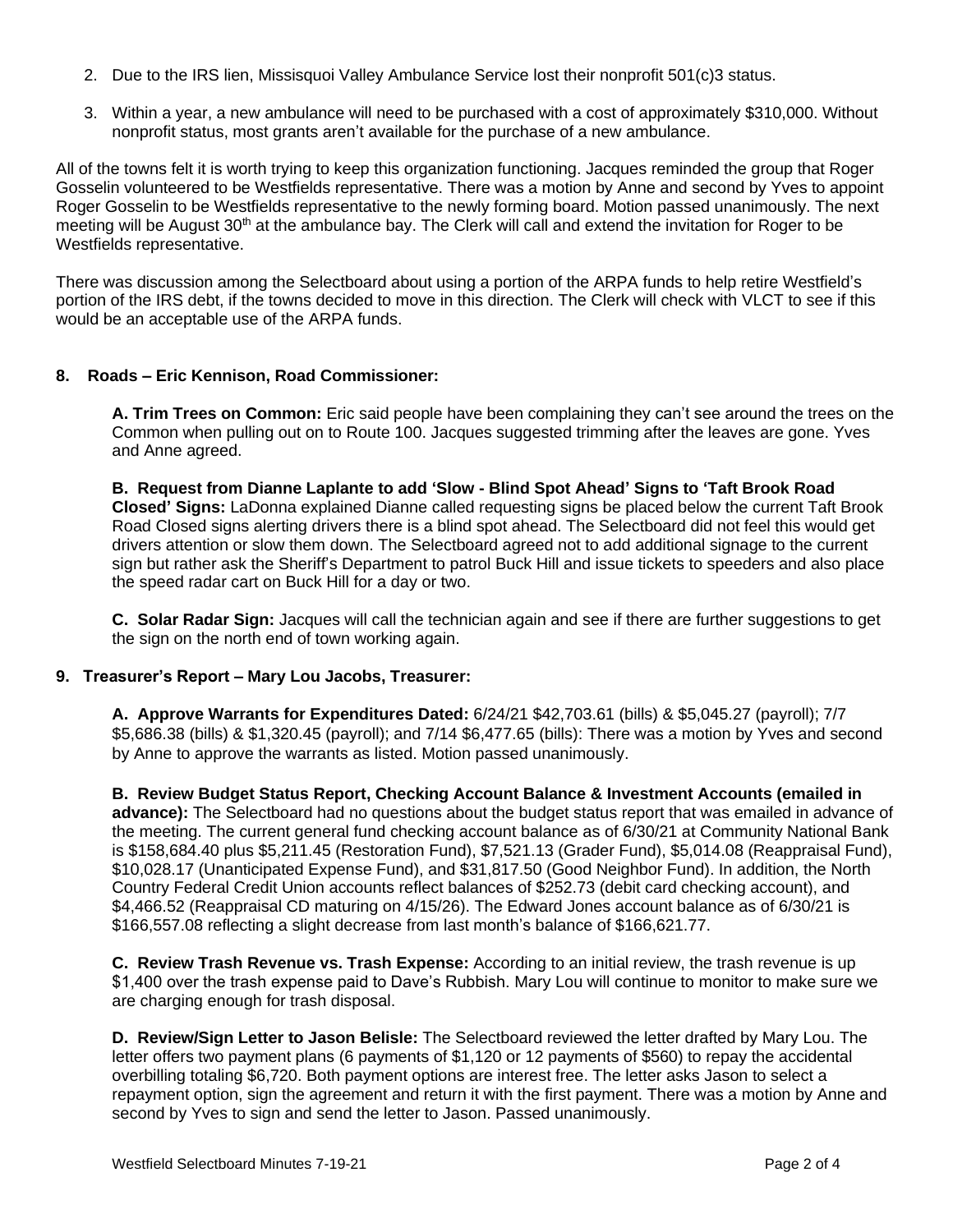**E. Set Municipal Tax Rate:** Mary Lou presented the worksheet calculations used to set the tax rate. Lister Chair Danny Young confirmed the calculations using NEMRC as well as the total municipal grand list value used from the July 19, 2021, Form 411. There was a motion by Anne and second by Yves to set the municipal tax rate at .6665/per \$100 assessed value for the 2021/22 tax year. Motion passed unanimously. Tax bills will be in the mail within a week.

Using the education tax rates provided by the state on July 1, 2021, the combined municipal, veterans' exemption, and education tax rates will be:

- Homestead: municipal tax rate .6665 + veterans' exemption .0034 + homestead education tax rate 1.3708 = \$2.0407/ per \$100 assessed value
- Non-Homestead: municipal tax rate .6665 + veterans' exemption .0034 + non-homestead education tax rate  $1.5754 = $2.2453/per $100$  assessed value

**F. Review Education Tax Rates – Homestead \$1.3708; Non-Homestead \$1.5754:** The state sent a notification dated July 1, 2021, with these education tax rates. These tax rates will be used when calculating the 2021/22 tax bills.

**G. Discuss Charging Late Filing Penalty on Property Tax Bills:** LaDonna said the Selectboard has the option to charge a late filing penalty on the tax bill for taxpayers who file their homestead declarations late with the state. She pointed out that there are numerous real costs associated with re-issuing tax bills to late filers. Motion by Anne and second by Yves to continue charging a penalty to late filers of homestead declarations. All agreed.

**H. Review Estimate Payment-In-Lieu-Of-Taxes (PILOT) on State-Owned Buildings \$5,316:** The Selectboard reviewed the estimate issued by the state for state-owned buildings. The full PILOT was \$6,141. The estimated payment of \$5,316 will be issued on or about October 30, 2021.

**10. Discuss American Rescue Plan Act (ARPA) of 2021 Funding and Acceptable Uses:** LaDonna said she received some preliminary quotes to begin the digitization process of the land records in the vault. She said it looks like around \$20,000-\$25,000. She asked the Selectboard if they were still agreeable for her to spend the time to continue getting quotes and more information about the process. They agreed for her to continue.

**11. Sheriff's Report for May:** The Sheriff's Report reflected many warnings issued and 18 patrol hours for May.

**12. Discuss/Sign North Hill Cemetery Repair Contract:** There are 10 headstones in the old section of the North Hill Cemetery which need straightening/repairs. There was a motion by Yves and second by Anne to sign the contract with Heritage Memorials, Inc. in the amount of \$1,000. \$500 to be paid from the general fund and \$500 from the North Hill Cemetery investment fund. Motion passed unanimously.

**13. Recycling Update:** Yves reported a woman wants to take 300 tires from the Recycling Center because she is using them to build a house. This would be a substantial savings to the town because there would not be the normal costs associated with disposing of them at the NEKWMD. He also said the waste management district will no longer be accepting plastic bags, film, and bale wrap. The primary reason is lack of markets for the material. Signs have been placed at recycling notifying people of this change.

**A. Status of Cement Work for Rolloff:** Yves said after meeting with Richard McAllister they discovered reworking of the quote would be needed. Eric will call and meet with Richard and report back to the Selectboard.

# **14. Other Business:** None

**15. Adjourn:** Following a motion by Jacques and second by Anne, the meeting adjourned at 6:50 p.m.